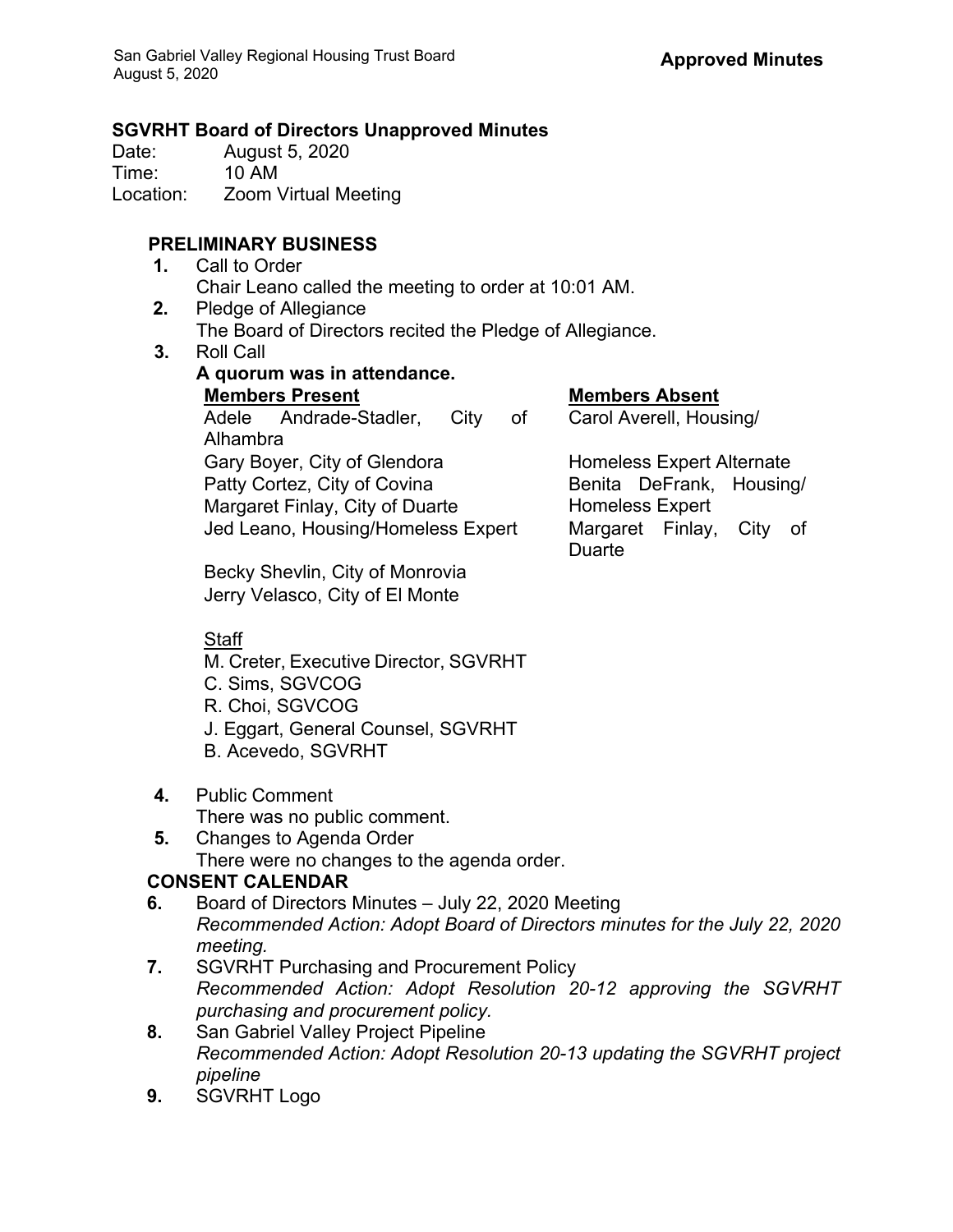*Recommended Action: Adopt Resolution 20-14 approving SGVRHT logo.*

- **10.** San Gabriel Valley Council of Governments Contract Credit *Recommended Action: Receive and file.*
- **11.** E-signature policy *Recommended Action: Adopt Resolution 20-15 approving e-signature policy*
- **12.** SGVRHT Insurance *Recommended Action: Adopt Resolution 20-16 approving form and authorizing the Execution of the Sixth Amended Joint Powers Agreement and agreeing to membership in the Special District Risk Management Authority (SDRMA) Property/Liability Package Program for an initial 3-year commitment effective September 2020 and authorizing Executive Director to pay annual membership fees and insurance premiums.*
- **13.** Memorandum of Agreement (MOA) with the City of Baldwin Park *Recommended: Authorize Executive Director to execute a memorandum of agreement (MOA) with the City of Baldwin Park for an amount not-to-exceed \$376,420 for activities to support establishment of the SGVRHT.*
- **14.** SGVRHT Investment Policy *Recommended Action: Adopt Resolution 20-17 approving the SGVRHT Investment Policy.*
- **15.** Assignment of Housing Funds *Recommended Action: Authorize Executive Director to execute Assignment of Housing Funds with the San Gabriel Valley Council of Governments.*

**There was a motion to approve Items 6, 7, 8, 9, 10, 11, 12, 13, 14, and 15 on the consent calendar (M/S: Shevlin/Velasco).** 

**[Motion Passed]**

| AYES:           | Andrade-Stadler, Boyer, Cortez, Finlay, Leano, Shevlin,<br>Velasco |
|-----------------|--------------------------------------------------------------------|
| <b>NOES:</b>    |                                                                    |
| <b>ABSTAIN:</b> |                                                                    |
| <b>ABSENT:</b>  | <b>DeFrank</b>                                                     |

## **PRESENTATIONS**

## **ACTION ITEMS**

#### **DISCUSSION ITEMS**

**16.** SGVRHT Outreach Strategy & Marketing Materials- Page 90 *Recommended Action: For information only.*

## **UPDATE ITEMS**

There were no update items.

## **GENERAL COUNSEL'S REPORT**

During the General Counsel Report, counsel advised on the ability to add an item that was not on the agenda.

> **There was a motion to add an agenda item to approve Resolution 20-18 as(1) there was an immediate need to take action and (2) the need to take**